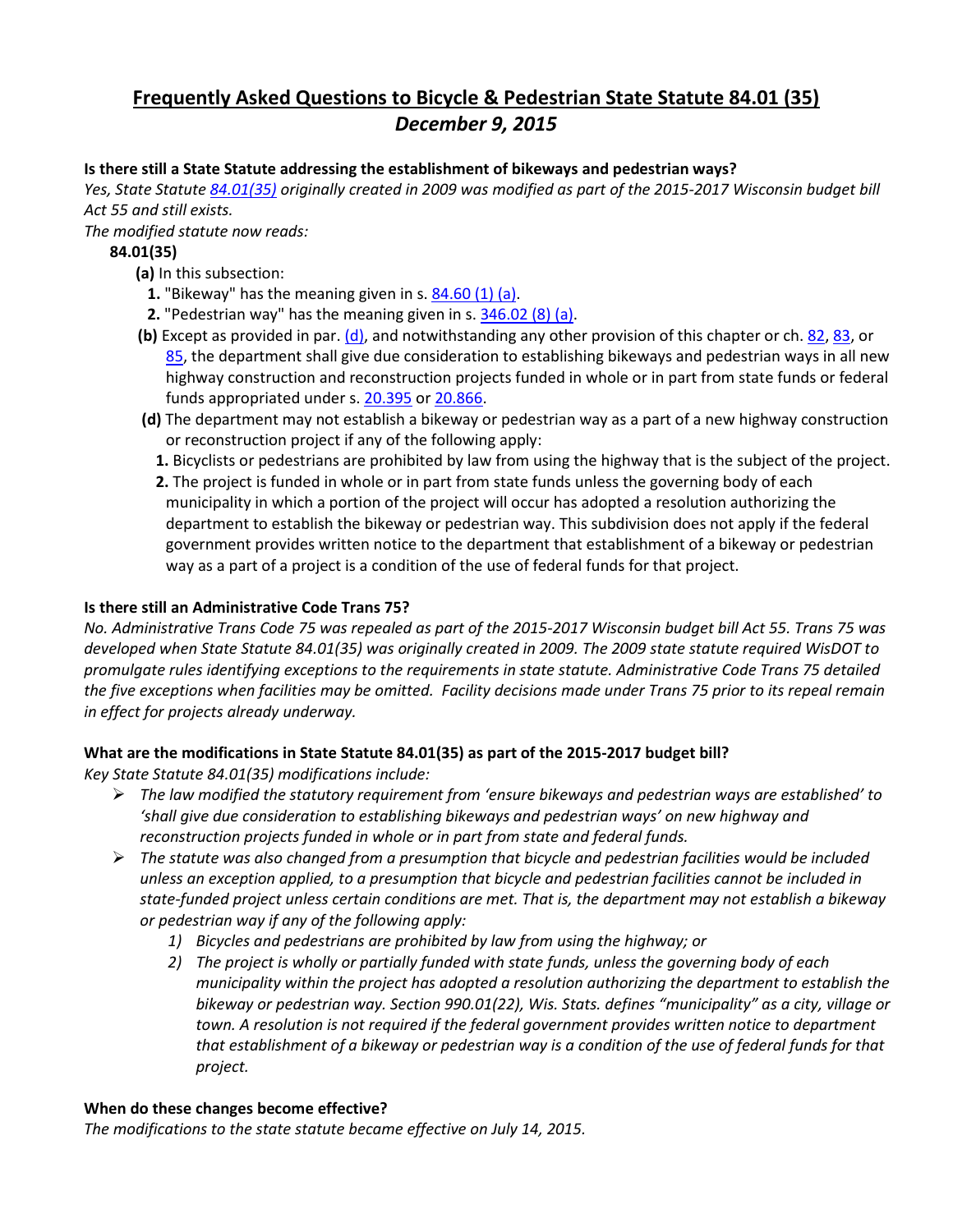# **Does the modified state statute apply to all state-funded projects?**

*No. Based on the Governor's partial veto of the 2015-2017 Wisconsin budget bill Act 55 and the veto message objecting to the potential delay of applying the municipal resolution to existing projects, WisDOT has determined that the statutory changes do not apply to projects already underway, meaning those that have an approved environmental document as July 14, 2015. Projects with approved environmental documents as of July 14, 2015 will follow through on the commitments identified during the public involvement and environmental processes including bike and pedestrian commitments.* 

### **UPDATED (12/09/15): Will projects still include bicycle and pedestrian accommodations?**

*Maybe. WisDOT must give due consideration to establishing bikeways and pedestrian ways in all new highway construction and reconstruction (including pavement replacement) projects funded in whole or in part from state funds or federal funds. After giving due consideration, if WisDOT determines that bikeways and pedestrian ways are required on a project funded in whole or in part from state funds, then WisDOT is authorized to include those facilities only if each municipality in which the project is located adopts a resolution authorizing WisDOT to establish a bikeway or pedestrian way.* 

*WisDOT will continue to work with communities to provide multimodal transportation that includes options for biking and walking and will continue to develop and evaluate alternative project designs that include bike and pedestrian accommodations.* 

# **Is the Trans 75 worksheet still required on projects?**

*No. The worksheet is not required; however it may assist the project team in giving 'due consideration' to establishing bikeways and pedestrian ways and documenting design decisions in the interim. WisDOT is in the process of developing and clarifying implementation guidance per the recent state statute modifications. This process includes updating the FDM and various department materials which will occur over the next several months.* 

#### **UPDATED (12/09/15): How will we continue to document bicycle and pedestrian considerations and decisions?**

*New highway construction and reconstruction (including pavement replacement) projects need to follow the appropriate environmental documentation processes. There will be an increased emphasis to address the evaluation and recommendation of bikeways and pedestrian ways in the environmental documentation. Projects also need to continue to document bicycle and pedestrian design decisions as part of the Design Study Report (DSR) process. In the interim, Central Office staff can provide assistance on an individual project-by-project basis. Designers are advised to continue coordinating through the Regional Oversight Engineer and the Regional Bike/ Pedestrian Coordinator for Central Office assistance.*

# **Example: The project has an approved environmental document but, the community has asked to change bike and pedestrian accommodations under the new law. Can this be done?**

*It depends what changes are being proposed. As a first step, communities should contact the Department's Region office staff, who in turn, should work with the Regional Oversight Engineer, Regional Environmental Coordinator, Regional Bicycle/ Pedestrian Coordinator and Central Office staff to help determine how the proposed changes would impact the project. Significant proposed changes may require amending the environmental process and may delay the project.* 

# **What if the project does not have an approved environmental document, can bike and pedestrian accommodations be automatically eliminated from further project consideration?**

*No. Projects need to develop and evaluate alternatives for all roadway users, including users who bike and walk. WisDOT must give due consideration to establishing bikeways and pedestrian ways in all new highway construction and reconstruction projects funded in whole or in part from state funds or federal funds. (s. 84.01(35)(b), Wis. Stats.)*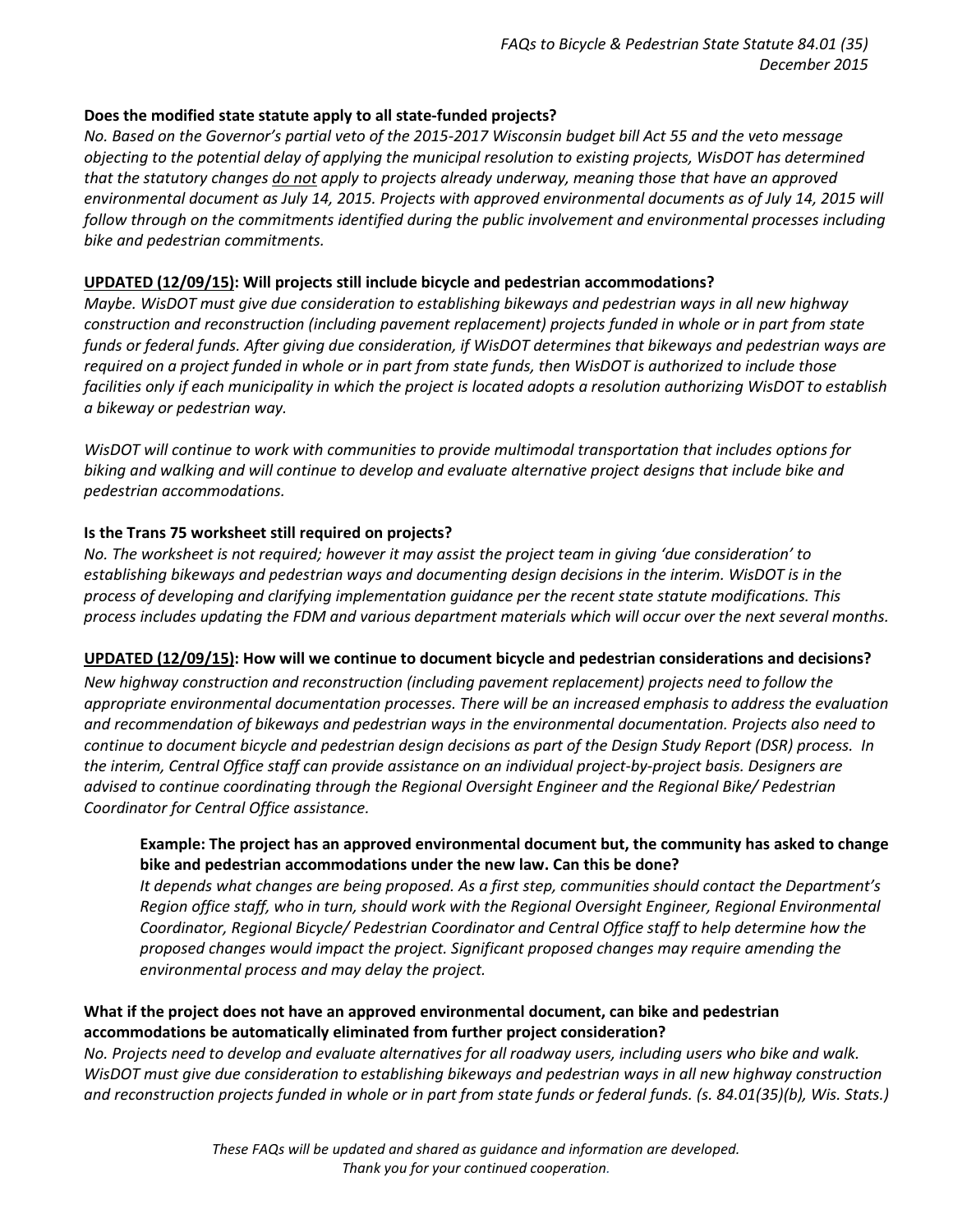*This is also consistent with federal legislation that requires bicyclists and pedestrians shall be given due consideration in planning and design (23 USC Section 217(g)). Therefore, projects will continue to develop and evaluate alternatives that may include bike and pedestrian accommodations.*

### **UPDATED (12/09/15): Will more guidance be developed on what 'due consideration' means?**

*Yes. WisDOT is working on an FDM update to better define what 'due consideration' means for project planning and design processes. These materials will become available in the next several months. In the interim, Central Office staff can provide assistance on an individual project-by-project basis. Designers are advised to continue coordinating through the Regional Oversight Engineer and the Regional Bike/ Pedestrian Coordinator for Central Office assistance.*

# **UPDATED (12/09/15): Is a municipal resolution required to establish a bicycle or pedestrian facility on the National Highway System (NHS) or a federal funded project?**

*The state statute says that the need for WisDOT to obtain a municipal resolution(s) does not apply if FHWA provides written notice that establishment of a bikeway or pedestrian way, as part of a project, is a condition of the use of federal funds for that project (s. 84.01 (35)(d)(2), Wis. Stats.). For projects with any federal funding and those on the NHS, WisDOT's compliance with the FHWA written notice provision are satisfied by receipt of a completed environmental document from FHWA. However, even if the project does not require a resolution to authorize bicycle or pedestrian facilities, the planning and design processes will still provide opportunities for public input and to evaluate environmental impacts of project alternatives that may include bike and pedestrian accommodations. Both state law (s. 84.01(35)(b), Wis. Stats.) and federal legislation (23 USC Section 217(g)) require that bicyclists and pedestrians shall be given due consideration. Municipalities may adopt resolutions on NHS projects or federally funded projects where WisDOT does not need to obtain them. WisDOT will include these resolutions in the environmental document.*

# **NEW (12/09/15): How do I know if a State Highway or Local Road is part of the National Highway System (NHS)?**

*NHS maps are available on the WisDOT FTP server [http://wisconsindot.gov/Pages/projects/data-plan/plan-res/nhs.aspx.](http://wisconsindot.gov/Pages/projects/data-plan/plan-res/nhs.aspx)  These are new [urban\(ized\) area maps](ftp://ftp.dot.wi.gov/dtim/bop/nhs) reflecting the additions to the NHS made through the MAP-21 Surface Transportation Authorization Bill, effective October 1, 2012. Also available are the [intermodal connector maps](ftp://ftp.dot.wi.gov/dtim/bop/nhs/Intermodal%20Connectors) and [planned route detail maps.](ftp://ftp.dot.wi.gov/dtim/bop/nhs/Planned-Relocation)* 

# **NEW (12/09/15): Is a municipal resolution required for local program projects that use Surface Transportation Program (STP) funds?**

*Local program STP projects typically do not use state funds and therefore the resolution requirement (s. 84.01 (35)(d)(2), Wis. Stats.) does not apply. However, even if the project does not require a resolution to authorize bicycle or pedestrian facilities, the planning and design processes will still provide opportunities for public input and to evaluate environmental impacts of project alternatives that may include bike and pedestrian accommodations. Both state law (s. 84.01(35)(b), Wis. Stats.) and federal legislation (23 USC Section 217(g)) require that bicyclists and pedestrians shall be given due consideration.*

# **UPDATED (12/09/15): What if the establishment of bike and pedestrian facilities is proposed on a non-NHS project that is 100% state funded (no federal funding)?**

*If the establishment of bicycle and pedestrian facilities are proposed on a reconstruction (including pavement replacement) or new construction improvement project of a highway that is not a part of the National Highway System (NHS), that is 100% state funded (no federal funding), WisDOT cannot establish those facilities unless each municipality\* involved in the project adopts an official resolution authorizing the establishment of those facilities as part of the improvement project. This requires consensus amongst all the governing bodies in which a portion of the project will occur. WisDOT will not finalize an environmental document that recommends providing a bike or pedestrian accommodation unless the aforementioned resolutions have been adopted. A resolution is not required*